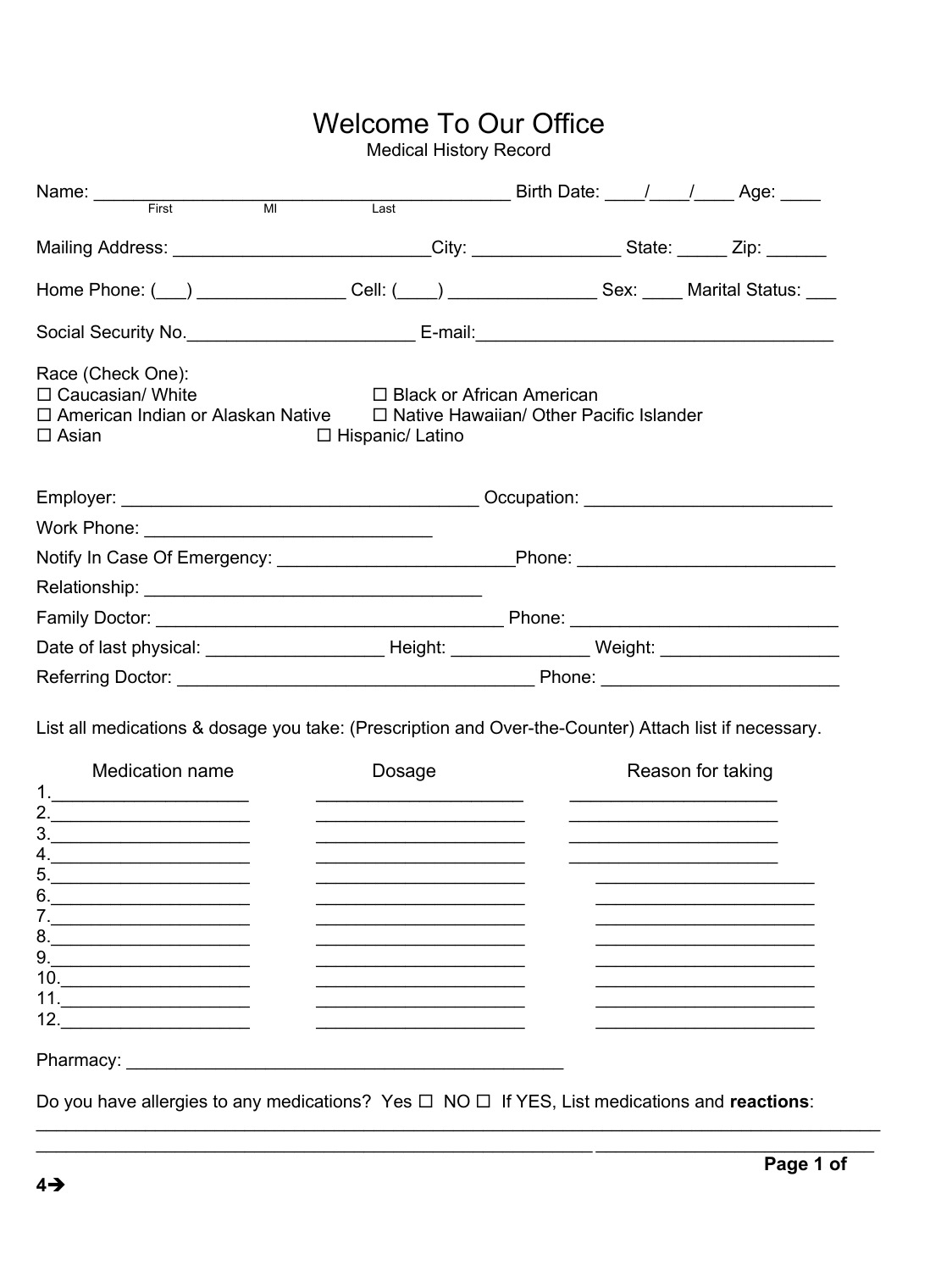## **Past History**

List any significant illnesses, surgeries, and injuries you have had in the past:

\_\_\_\_\_\_\_\_\_\_\_\_\_\_\_\_\_\_\_\_\_\_\_\_\_\_\_\_\_\_\_\_\_\_\_\_\_\_\_\_\_\_\_\_\_\_\_\_\_\_\_\_\_\_\_\_\_\_\_\_\_\_\_\_\_\_\_\_\_\_\_\_\_\_\_\_\_\_\_\_\_\_\_\_\_ List any significant eye history (i.e.: cataracts, macular degeneration, glaucoma, injuries to eyes) you have had:

\_\_\_\_\_\_\_\_\_\_\_\_\_\_\_\_\_\_\_\_\_\_\_\_\_\_\_\_\_\_\_\_\_\_\_\_\_\_\_\_\_\_\_\_\_\_\_\_\_\_\_\_\_\_\_\_\_\_\_\_\_\_\_\_\_\_\_\_\_\_\_\_\_\_\_\_\_\_\_\_\_\_\_\_\_

\_\_\_\_\_\_\_\_\_\_\_\_\_\_\_\_\_\_\_\_\_\_\_\_\_\_\_\_\_\_\_\_\_\_\_\_\_\_\_\_\_\_\_\_\_\_\_\_\_\_\_\_\_\_\_\_\_\_\_\_\_\_\_\_\_\_\_\_\_\_\_\_\_\_\_\_\_\_\_\_\_\_\_\_\_

## **Family History (M=mother, F= Father, B=brother, S= sister, GP=grandparent)**

\_\_\_\_\_\_\_\_\_\_\_\_\_\_\_\_\_\_\_\_\_\_\_\_\_\_\_\_\_\_\_\_\_\_\_\_\_\_\_\_\_\_\_\_\_\_\_\_\_\_\_\_\_\_\_\_\_\_\_\_\_\_\_\_\_\_\_\_\_\_\_\_\_\_\_

|   | Patient Family | If Family, what relation to you | Patient Family |        |        | If Family, what relation to you                                |
|---|----------------|---------------------------------|----------------|--------|--------|----------------------------------------------------------------|
| П | $\Box$         | Glaucoma                        |                | $\Box$ | $\Box$ | Hepatitis_<br><u> 1980 - Andrea Andrew Maria III (m. 1950)</u> |
| □ | $\Box$         |                                 |                | $\Box$ | $\Box$ | HIV+/AIDS____________________                                  |
| п | $\Box$         | Diabetes                        |                | □      | $\Box$ | Neurofiromatosis                                               |
| □ | $\Box$         | High Blood Pressure             |                | $\Box$ | $\Box$ | Keratoconus                                                    |
| п | $\Box$         | Heart Disease___________        |                | $\Box$ | $\Box$ | Lyme Disease_                                                  |
| п | $\Box$         | Sarcoidosis                     |                | $\Box$ | $\Box$ | Graves/Thyroid Disease                                         |
| п | $\Box$         | Asthma/Breathing Problems       |                | □      | $\Box$ | Myasthenia Gravis ___________                                  |
| п | $\Box$         | Migraine Headaches              |                | □      | $\Box$ | Retinal Detachment                                             |
| П | $\Box$         | Lupus _______________________   |                | □      | $\Box$ | Multiple Sclerosis                                             |
| □ | $\Box$         |                                 |                | □      | $\Box$ | Blindness_____________________                                 |
| □ | $\Box$         | Cataract Surgery                |                | $\Box$ | $\Box$ | Retinitis Pigmentosa                                           |
| □ | $\Box$         | <b>Corneal Dystrophies</b>      |                |        |        |                                                                |
| □ | $\Box$         | <b>Macular Degeneration</b>     |                |        |        |                                                                |

## **Social History**

| Do you currently wear glasses? $\Box$ Yes $\Box$ No                             |
|---------------------------------------------------------------------------------|
| How long have you had the current pair?                                         |
| Do you currently wear contacts? $\Box$ Yes $\Box$ No How old are they?          |
| Have you ever tried to wear contacts? $\Box$ Yes $\Box$ No                      |
| Do you drive? $\Box$ Yes $\Box$ No                                              |
| Do you smoke? $\Box$ Yes $\Box$ No If YES, How many packs a day?                |
| Did you quit? $\Box$ Yes $\Box$ No How long ago?                                |
| Do you drink alcohol? $\Box$ Yes $\Box$ No If YES, How many drinks a day/ week? |
| Do you use illegal drugs? □Yes □No                                              |
| Have you ever had a blood transfusion? $\Box$ Yes $\Box$ No                     |
| Have you ever had a sexually transmitted disease? $\Box$ Yes $\Box$ No          |
| <b>Responsible Party's Information (If minor)</b>                               |

| Name:                  | Relationship to patient: |             |      |
|------------------------|--------------------------|-------------|------|
| <b>Street Address:</b> | City:                    | State:      | Zip: |
| Employer:              |                          | Work Phone: |      |
| Date of birth:         | Social Security No:      |             |      |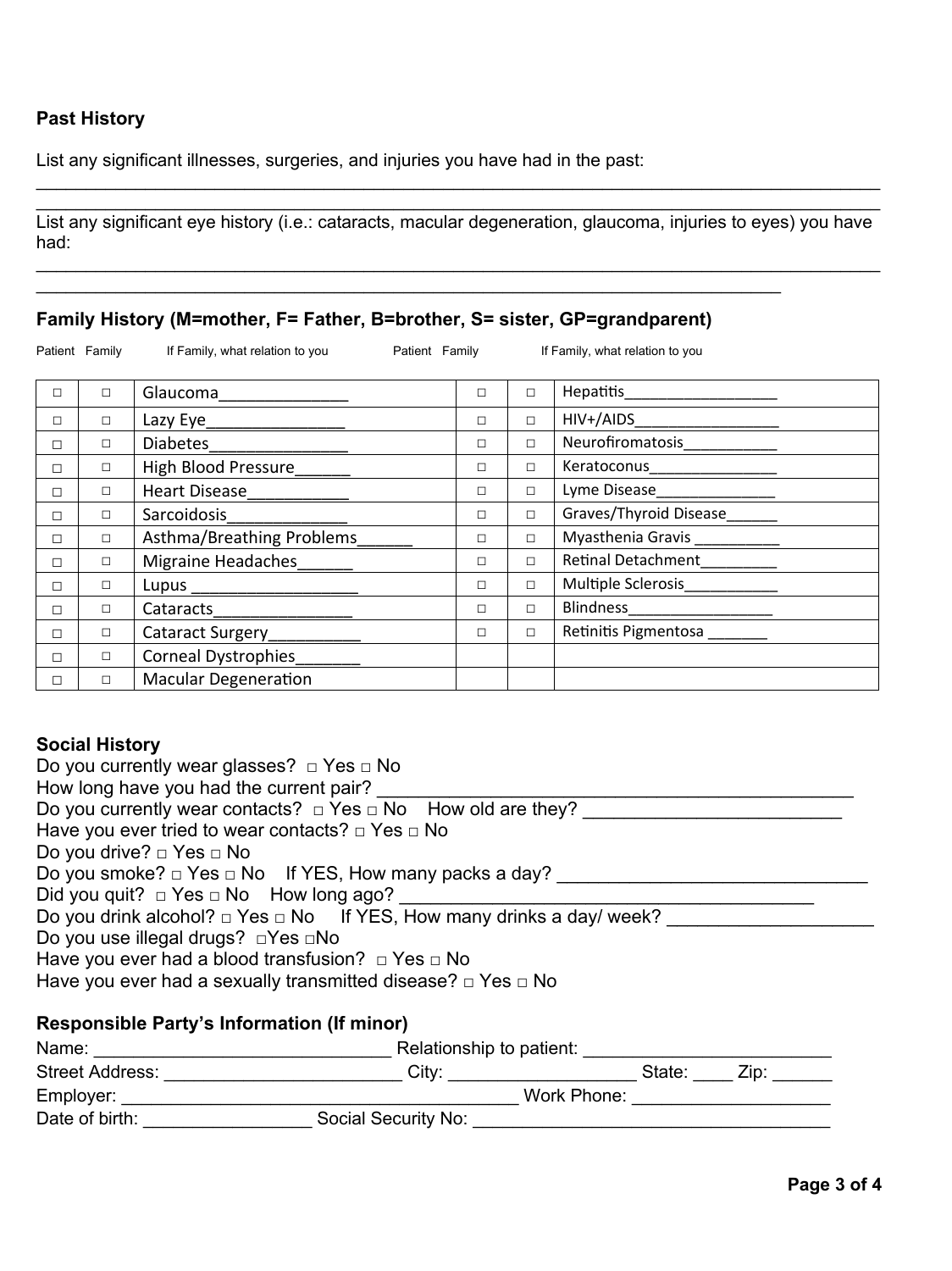| Primary Insurance Information (Please provide us with your card and driver's license) |  |  |  |  |
|---------------------------------------------------------------------------------------|--|--|--|--|
|---------------------------------------------------------------------------------------|--|--|--|--|

| Name of Insurance                      | <u> 1980 - Johann John Stein, fransk politik (</u>                                                                                                                                                                            |                                                                                         |  |  |  |
|----------------------------------------|-------------------------------------------------------------------------------------------------------------------------------------------------------------------------------------------------------------------------------|-----------------------------------------------------------------------------------------|--|--|--|
| ID#                                    | Group# _____________________                                                                                                                                                                                                  | Cardholder's date of birth                                                              |  |  |  |
|                                        |                                                                                                                                                                                                                               | Cardholder's Social Security No _______________________Cardholder's Employer __________ |  |  |  |
| <b>Secondary Insurance Information</b> |                                                                                                                                                                                                                               |                                                                                         |  |  |  |
| Name of Insurance                      | <u> 1980 - Jan Barbarat, manala</u>                                                                                                                                                                                           | Name of Cardholder <b>Name of Cardholder</b>                                            |  |  |  |
|                                        | Group# contract the set of the set of the set of the set of the set of the set of the set of the set of the set of the set of the set of the set of the set of the set of the set of the set of the set of the set of the set | Cardholder's Date of birth:                                                             |  |  |  |
| Cardholder"s SS#                       |                                                                                                                                                                                                                               | Cardholder's Employer:                                                                  |  |  |  |
|                                        |                                                                                                                                                                                                                               |                                                                                         |  |  |  |

#### **RELEASE OF INFORMATION:**

I hereby authorize Gibson County Eyecare to disclose or obtain all or any part of my or my dependent's records to or from any person or corporation which may be liable for all or part of the charges of Gibson County Eyecare, including but not limited to insurance companies, employers or employees of Gibson County Eyecare until hereby revoked by the patient or guardian.

\*\*\*\*\*\*\*\*\*\*\*\*\*\*\*\*\*\*\*\*\*\*\*\*\*\*\*\*\*\*\*\*\*\*\*\*\*\*\*\*\*\*\*\*\*\*\*\*\*\*\*\*\*\*\*\*\*\*\*\*\*\*\*\*\*\*\*\*\*\*\*\*\*\*\*\*\*\*\*\*\*\*\*\*\*\*\*\*\*\*\*\*\*\*\*\*\*\*\*\*\*\*\*\*\*\*\*\*\*\*\*\*\*\*\*\*\*\*\*\*\*

#### **ASSIGNMENT OF BENEFITS:**

I hereby assign all medical benefits covered by my insurance to Gibson County Eyecaref for her services rendered, until revoked by the patient or guardian. I understand that I am financially responsible for all charges incurred and not covered by insurance.

#### **Acknowledgement of Notice of Privacy Practices (HIPPA):**

I acknowledge that I have been given or offered a copy of Gibson County Eyecare Notice of Privacy Practices. This Notice discloses my protected health information, certain restrictions on the use and disclosure of my healthcare information, and the rights I may have regarding my protected health information.



**Signature of Patient** (or Personal Representative) Date Relationship to Patient